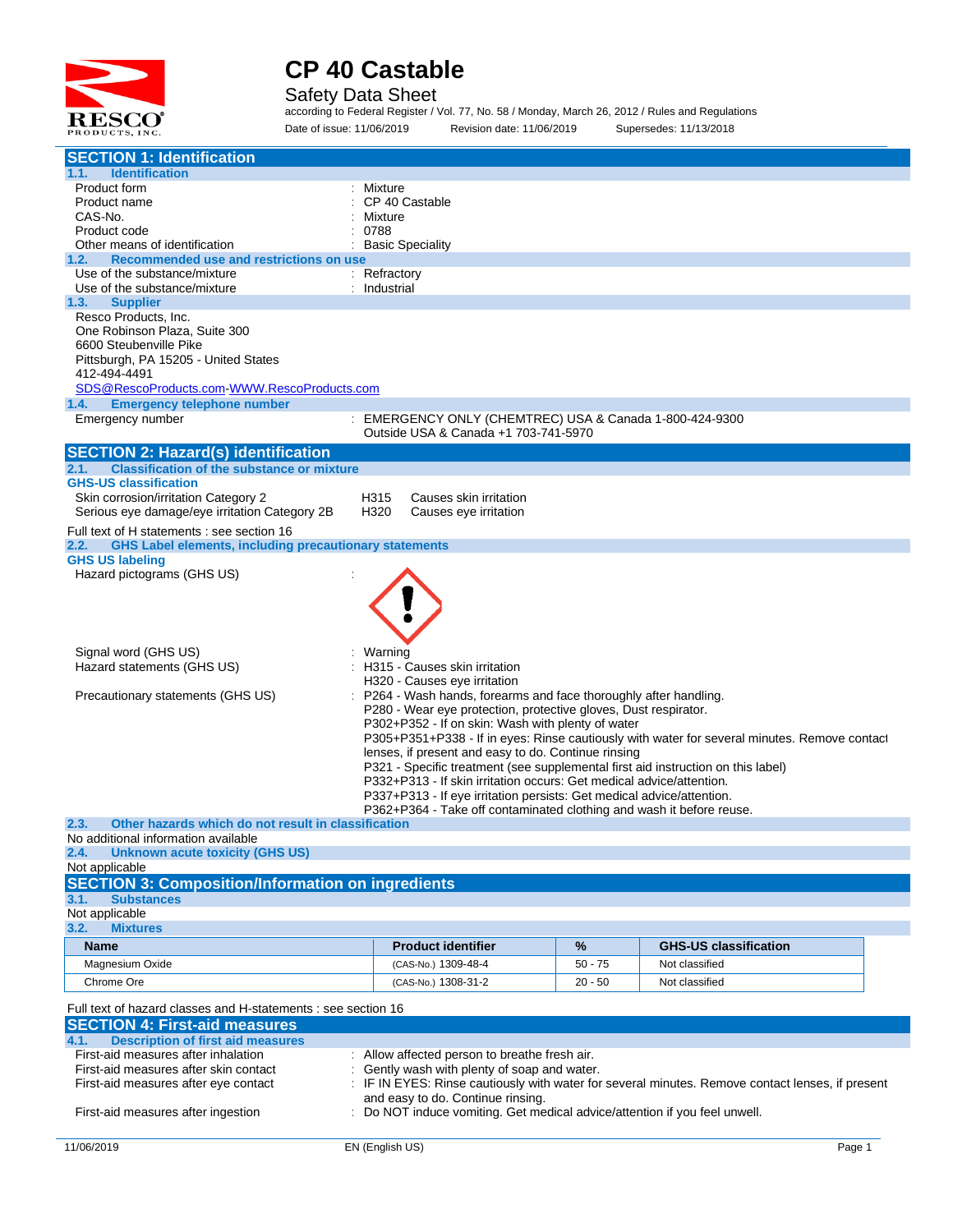#### Safety Data Sheet

according to Federal Register / Vol. 77, No. 58 / Monday, March 26, 2012 / Rules and Regulations

| 4.2.<br>Most important symptoms and effects (acute and delayed)<br>Symptoms/effects after inhalation |                                     |                                                                      |                                                                                               |  |
|------------------------------------------------------------------------------------------------------|-------------------------------------|----------------------------------------------------------------------|-----------------------------------------------------------------------------------------------|--|
| Immediate medical attention and special treatment, if necessary<br>4.3.                              |                                     | Cough.                                                               |                                                                                               |  |
| No additional information available                                                                  |                                     |                                                                      |                                                                                               |  |
| <b>SECTION 5: Fire-fighting measures</b>                                                             |                                     |                                                                      |                                                                                               |  |
| Suitable (and unsuitable) extinguishing media<br>5.1.<br>Suitable extinguishing media                |                                     | : Use extinguishing media appropriate for surrounding fire.          |                                                                                               |  |
| Unsuitable extinguishing media                                                                       |                                     | In case of fire, all extinguishing media allowed.                    |                                                                                               |  |
| Specific hazards arising from the chemical<br>5.2.                                                   |                                     |                                                                      |                                                                                               |  |
| Fire hazard<br>Special protective equipment and precautions for fire-fighters<br>5.3.                |                                     | Non-flammable.                                                       |                                                                                               |  |
| Firefighting instructions                                                                            |                                     | Fight fire from safe distance and protected location.                |                                                                                               |  |
| Protection during firefighting                                                                       |                                     |                                                                      | Do not enter fire area without proper protective equipment, including respiratory protection. |  |
| <b>SECTION 6: Accidental release measures</b>                                                        |                                     | Personal precautions, protective equipment and emergency procedures  |                                                                                               |  |
| 6.1.<br>6.1.1. For non-emergency personnel                                                           |                                     |                                                                      |                                                                                               |  |
| Protective equipment                                                                                 |                                     | Safety glasses. Protective gloves. Wear respiratory protection.      |                                                                                               |  |
| <b>Emergency procedures</b>                                                                          |                                     | Avoid contact with skin. Avoid contact with eyes.                    |                                                                                               |  |
| 6.1.2. For emergency responders<br>Protective equipment                                              |                                     | Do not attempt to take action without suitable protective equipment. |                                                                                               |  |
| <b>Environmental precautions</b><br>6.2.                                                             |                                     |                                                                      |                                                                                               |  |
| No additional information available<br>Methods and material for containment and cleaning up<br>6.3.  |                                     |                                                                      |                                                                                               |  |
| For containment                                                                                      |                                     | Collect spillage.                                                    |                                                                                               |  |
| Methods for cleaning up                                                                              |                                     | On land, sweep or shovel into suitable containers.                   |                                                                                               |  |
| <b>Reference to other sections</b><br>6.4.<br>No additional information available                    |                                     |                                                                      |                                                                                               |  |
| <b>SECTION 7: Handling and storage</b>                                                               |                                     |                                                                      |                                                                                               |  |
| <b>Precautions for safe handling</b><br>7.1.                                                         |                                     |                                                                      |                                                                                               |  |
| Hygiene measures                                                                                     |                                     |                                                                      | Do not eat, drink or smoke when using this product. Wash contaminated clothing before reuse.  |  |
| 7.2.<br>Conditions for safe storage, including any incompatibilities                                 |                                     | Wash skin thoroughly with mild soap and water.                       |                                                                                               |  |
| Storage conditions                                                                                   |                                     |                                                                      | Store this product in a dry location where it can be protected from the elements.             |  |
| Incompatible products                                                                                |                                     |                                                                      |                                                                                               |  |
|                                                                                                      |                                     |                                                                      | Strong acids. Chromic oxide may react with alkali at high temperatures under oxidizing        |  |
|                                                                                                      |                                     | conditions.                                                          |                                                                                               |  |
| <b>SECTION 8: Exposure controls/personal protection</b><br>8.1.<br><b>Control parameters</b>         |                                     |                                                                      |                                                                                               |  |
|                                                                                                      |                                     |                                                                      |                                                                                               |  |
| Magnesium Oxide (1309-48-4)<br><b>ACGIH</b>                                                          | ACGIH TWA (mg/m <sup>3</sup> )      |                                                                      | 10 mg/m <sup>3</sup> inhalable dust                                                           |  |
| <b>OSHA</b>                                                                                          | OSHA PEL (TWA) (mg/m <sup>3</sup> ) |                                                                      | 10 mg/m <sup>3</sup> respirable dust                                                          |  |
|                                                                                                      |                                     |                                                                      |                                                                                               |  |
| <b>Chrome Ore (1308-31-2)</b><br><b>ACGIH</b>                                                        | ACGIH TWA (mg/m <sup>3</sup> )      |                                                                      | $0.05$ mg/m <sup>3</sup> inhalable dust                                                       |  |
| 8.2.<br><b>Appropriate engineering controls</b>                                                      |                                     |                                                                      |                                                                                               |  |
| No additional information available                                                                  |                                     |                                                                      |                                                                                               |  |
| Individual protection measures/Personal protective equipment<br>8.3.                                 |                                     |                                                                      |                                                                                               |  |
| No additional information available<br><b>SECTION 9: Physical and chemical properties</b>            |                                     |                                                                      |                                                                                               |  |
| Information on basic physical and chemical properties<br>9.1.                                        |                                     |                                                                      |                                                                                               |  |
| Physical state                                                                                       |                                     | Solid                                                                |                                                                                               |  |
| Appearance                                                                                           |                                     | Granualar Mixture.                                                   |                                                                                               |  |
| Color                                                                                                |                                     | Dark                                                                 |                                                                                               |  |
| Odor                                                                                                 |                                     | None                                                                 |                                                                                               |  |
| Odor threshold                                                                                       |                                     | No data available                                                    |                                                                                               |  |
| рH                                                                                                   |                                     | No data available                                                    |                                                                                               |  |
| Melting point                                                                                        |                                     | > 2000 °F                                                            |                                                                                               |  |
| Freezing point                                                                                       |                                     | No data available                                                    |                                                                                               |  |
| Boiling point                                                                                        |                                     | No data available                                                    |                                                                                               |  |
| Flash point                                                                                          |                                     | No data available                                                    |                                                                                               |  |
| Relative evaporation rate (butyl acetate=1)                                                          |                                     | No data available                                                    |                                                                                               |  |
| Flammability (solid, gas)                                                                            |                                     | No data available                                                    |                                                                                               |  |
| Vapor pressure<br>Relative vapor density at 20 °C                                                    |                                     | No data available<br>No data available                               |                                                                                               |  |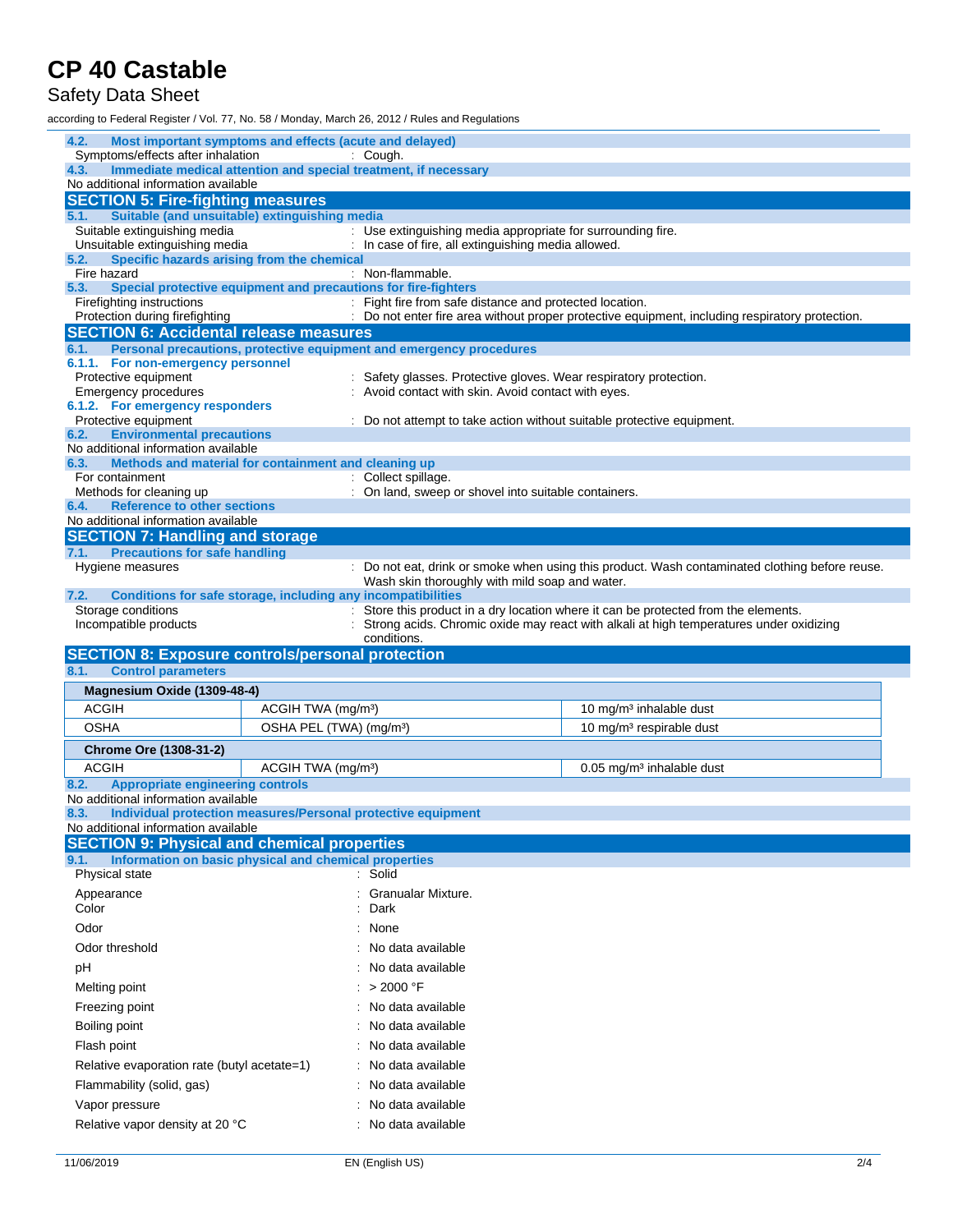#### Safety Data Sheet

according to Federal Register / Vol. 77, No. 58 / Monday, March 26, 2012 / Rules and Regulations

| Relative density                                                                               | $\approx$ 2.5                                               |  |
|------------------------------------------------------------------------------------------------|-------------------------------------------------------------|--|
| Solubility                                                                                     | Moderately soluble in water.                                |  |
| Log Pow                                                                                        | No data available                                           |  |
| Auto-ignition temperature                                                                      | No data available                                           |  |
| Decomposition temperature                                                                      | No data available                                           |  |
| Viscosity, kinematic                                                                           | No data available                                           |  |
| Viscosity, dynamic                                                                             | No data available                                           |  |
| <b>Explosion limits</b>                                                                        | No data available                                           |  |
| <b>Explosive properties</b>                                                                    | No data available                                           |  |
| Oxidizing properties                                                                           | No data available                                           |  |
| 9.2.<br><b>Other information</b>                                                               |                                                             |  |
| No additional information available                                                            |                                                             |  |
| <b>SECTION 10: Stability and reactivity</b>                                                    |                                                             |  |
| 10.1. Reactivity                                                                               |                                                             |  |
| Fire conditions may produce small amounts of hexavalent chromium and other oxidation products. |                                                             |  |
| <b>Chemical stability</b><br>10.2.<br>No additional information available                      |                                                             |  |
| 10.3.<br><b>Possibility of hazardous reactions</b>                                             |                                                             |  |
| No additional information available                                                            |                                                             |  |
| <b>Conditions to avoid</b><br>10.4.<br>No additional information available                     |                                                             |  |
| 10.5. Incompatible materials                                                                   |                                                             |  |
| No additional information available                                                            |                                                             |  |
| 10.6.<br><b>Hazardous decomposition products</b>                                               |                                                             |  |
| No additional information available                                                            |                                                             |  |
| <b>SECTION 11: Toxicological information</b>                                                   |                                                             |  |
| 11.1. Information on toxicological effects<br>Acute toxicity (oral)                            | Not classified                                              |  |
| Acute toxicity (dermal)                                                                        | Not classified                                              |  |
| Acute toxicity (inhalation)                                                                    | Not classified                                              |  |
| Magnesium Oxide (1309-48-4)                                                                    |                                                             |  |
| LD50 oral rat                                                                                  | > 5000 mg/kg (Rat, Literature study, Oral)                  |  |
| LD50 dermal rabbit                                                                             | > 2000 mg/kg body weight (Rabbit, Literature study, Dermal) |  |
| Skin corrosion/irritation                                                                      | Causes skin irritation.                                     |  |
| Serious eye damage/irritation<br>Respiratory or skin sensitization                             | Causes eye irritation.<br>Not classified.                   |  |
| Germ cell mutagenicity                                                                         | Not classified                                              |  |
| Carcinogenicity                                                                                | Not classified                                              |  |
| Reproductive toxicity<br>STOT-single exposure                                                  | Not classified                                              |  |
| STOT-repeated exposure                                                                         | Not classified<br>Not classified                            |  |
| Aspiration hazard                                                                              | Not classified                                              |  |
| Viscosity, kinematic                                                                           | No data available                                           |  |
| Symptoms/effects after inhalation                                                              | Cough.                                                      |  |
| <b>SECTION 12: Ecological information</b>                                                      |                                                             |  |
| 12.1. Toxicity<br>No additional information available                                          |                                                             |  |
| 12.2. Persistence and degradability                                                            |                                                             |  |
| Magnesium Oxide (1309-48-4)                                                                    |                                                             |  |
| Persistence and degradability                                                                  | Not applicable.                                             |  |
| Chemical oxygen demand (COD)                                                                   | Not applicable                                              |  |
| ThOD                                                                                           | Not applicable                                              |  |
|                                                                                                |                                                             |  |
| <b>Chrome Ore (1308-31-2)</b>                                                                  |                                                             |  |
| Persistence and degradability                                                                  | Not established.                                            |  |
| Chemical oxygen demand (COD)                                                                   | Not applicable                                              |  |
| ThOD                                                                                           | Not applicable                                              |  |
| <b>Bioaccumulative potential</b><br>12.3.                                                      |                                                             |  |
| Magnesium Oxide (1309-48-4)                                                                    |                                                             |  |
| Bioaccumulative potential                                                                      | No bioaccumulation data available.                          |  |
|                                                                                                |                                                             |  |